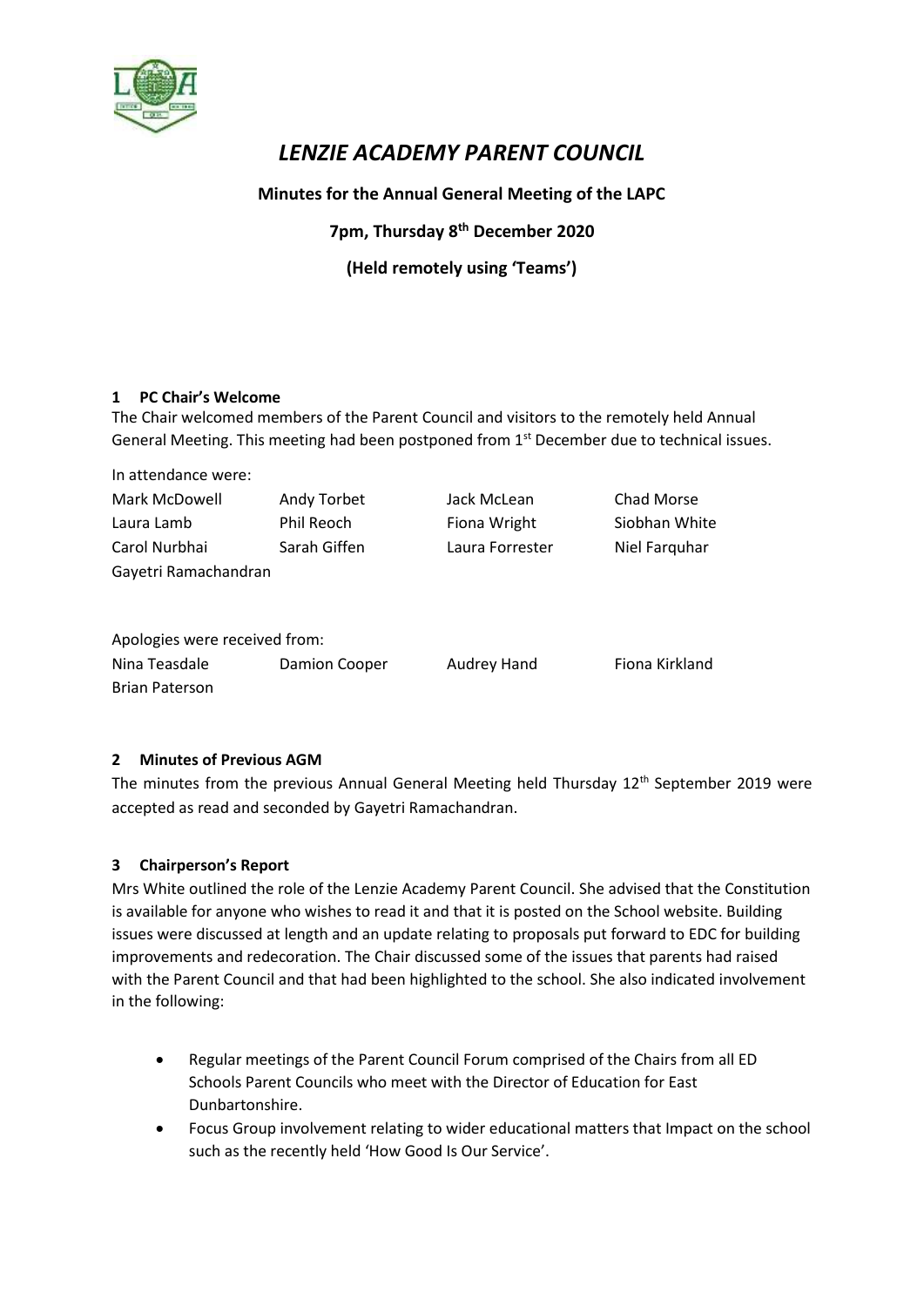

- Presentations on Parental Engagement, Attainment Review, Skills Development Scotland and the People Questionnaire on Equality and Diversity.
- Parent Council Chair / Lenzie Academy Head Teacher: regular meetings have taken place to discuss and address matters of parental concern over the past year and during the Covid Lockdown. The school's Recovery Plan has been placed on the school website for parent / carer's information as well as being circulated by e-mail.
- Various building issues have been routinely dealt with throughout the year. The most pressing issues that are outstanding for the school estate relate to security at the front and rear entrances, a matter regarding roosting pigeons and other more general upkeep issues. Maintenance and development of the property is an ongoing issue that is monitored on a regular basis.

# **4 Head Teacher's Report**

Mr Farquhar presented the Head Teachers report for the year:

# **School Roll**

The roll is approaching capacity, particularly in some year groups. Notional capacity is 1310 and the current roll is 1270. Next year the school will probably be at or near capacity, as the school expects 235 S1 pupils in August 2021 whilst approximately 200 will leave.

# **COVID Update**

Now that the school is in Tier 4 all PE is outdoors only. This reduces choice and puts pressure on school resources. Both gyms, the games and assembly halls cannot be used for such activities. This has had knock on effects for S1 pupils who cannot make use of the pitch as they normally would on a Wednesday.

The delay in the construction of the new pitch has, in some respects, been a positive as our S1 can still utilise the bottom car park to ensure they have some space for fresh air and an area to expend some of their energies. It has been a difficult and challenging year for our S1 pupils. All other year groups are aware of the wide range of trips and extra-curricular activities that would normally be on offer within the school but this year can't happen. Notwithstanding this our S1 cohort do seem to be very happy with their circumstance.

The school's music instructors have returned and a combination of face to face and online instruction is now possible. Some ICT issues that limited our online capabilities have now been resolved.

Ventilation of the building had been a concern as we approached the winter months but adequate ventilation in classrooms and communal areas without pupils and staff having to endure temperatures that are not ambient has not occurred. The school's heating system is working very well and maintaining a comfortable temperature across the school.

Senior officers from EDC visited the school on Thursday 2 December as part of their health and safety review of schools. Staff and pupils seem content with the operational practices the school has adopted. Trade unions and pupil councils have not expressed any concerns or misgivings related to this.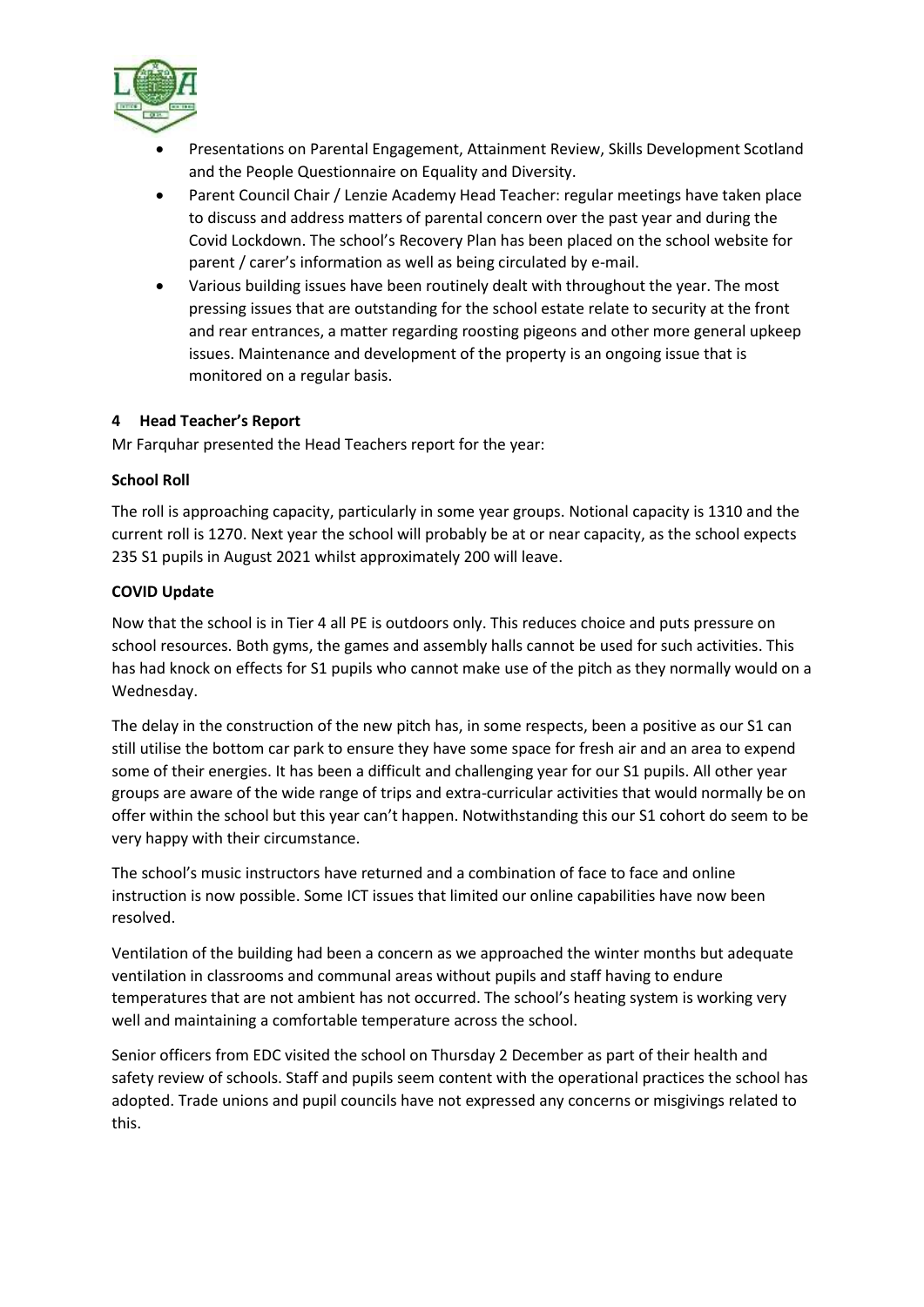

East Dunbartonshire Council have provided the school with 20 visualizers to enhance our capacity to hold meetings remotely and enhance learning and teaching. Some departments that have practical demonstrations utilise them as part of their ongoing work.

# **Staffing**

A number of new staff have joined the school this year either in permanent posts, as Newly Qualified Teachers (NQT) for a year or as temporary teachers. The school are very happy with the level of commitment and the quality of teaching being provided, especially by our NQTs who have missed a significant amount of their training year due to COVID.

# **Ms Lynne McCosh**

At this point I want to formally pay tribute to a dear colleague, Ms Lynne McCosh, who passed away on Monday 23 November, after a long illness. Ms McCosh was a really valued colleague who had worked in the school since August 1999. She was an excellent teacher of Mathematics and a huge support to many pupils and their families as a principal teacher of guidance for MH classes.

Some staff members as well as members of the senior leadership team attended her funeral. In school a two minutes silence was held as a mark of respect for Ms McCosh and to remember her valued contributions to the school community during her time here.

# **School Captains 2020-21**

Details of the various school captains were intimated to the meeting. It was explained that all eight youngsters who made it through to the final round of interviews performed superbly well and it was abundantly clear how proud they are to be pupils of Lenzie Academy. Any of the eight would have been worthy captains and they should all be hugely commended.

Similarly for the various house captains. Again, the interviewers were very impressed with how the youngsters had acquitted themselves through the interview process and their ideas to enhance the school's House system.

# **EDC Annual Attainment Review**

This year's attainment review focused on school recovery and learning loss, how we identified it, what we are doing to make up for the deficit and how we are measuring pupil progress. The meeting also focused upon:

- the school's contingency arrangements in the event of a move to blended learning and/or another lockdown
- our assessment plans for S4 and S5/6
- the school's positive destination figures (98% positive), and
- the schools view of some of the measures EDC were putting in place at authority level, particularly the use of professional development groups (PDGs) for moderation of assessments in the senior phase.

Overall, council officers were highly satisfied with the school's plans and how we are taking them forward.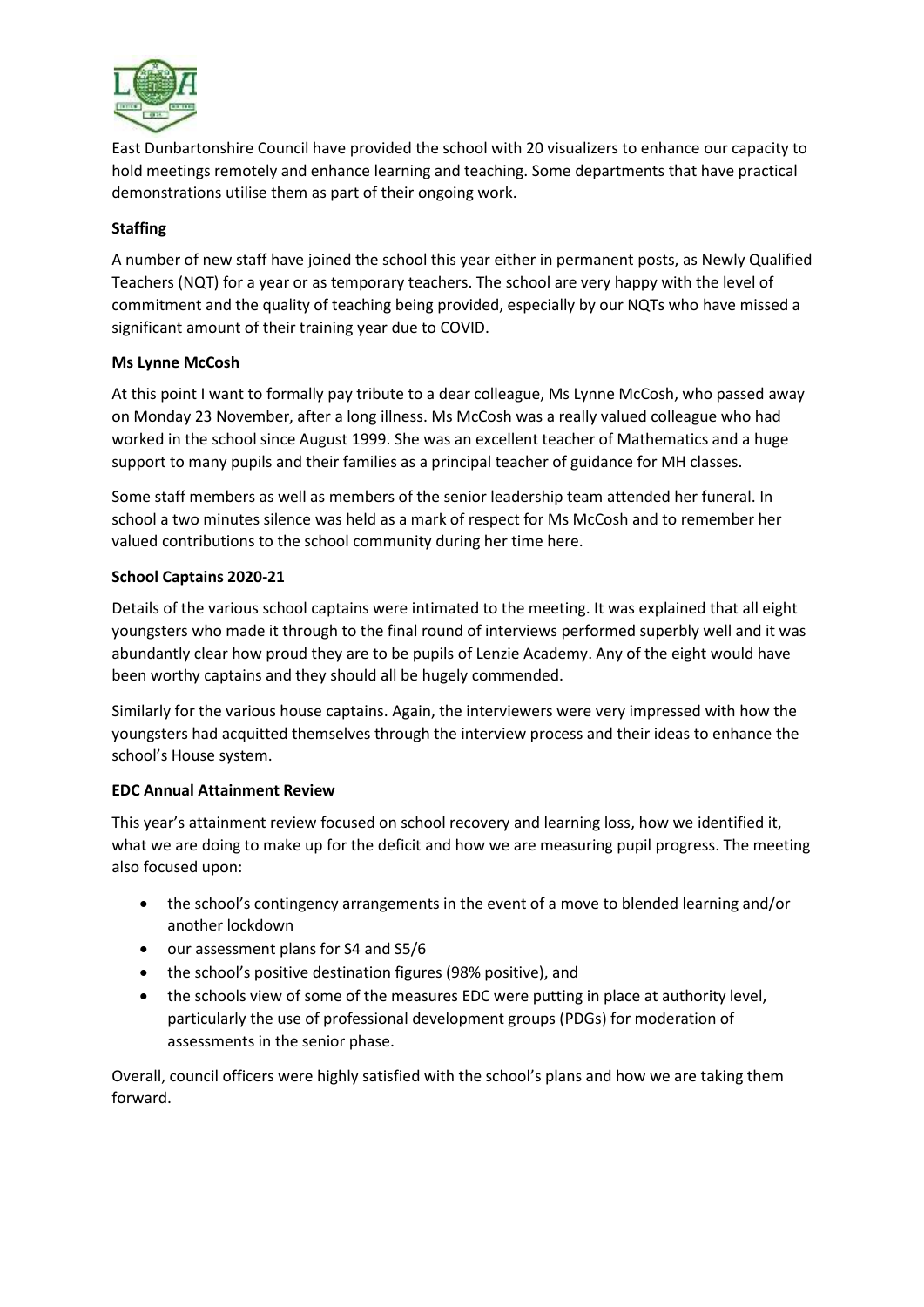

#### **New Rugby Pitch**

There has been a delay in taking forward the new pitch due to the Roads Department have not yet ruled on the 'construction methodology study'. This relates to the traffic management system to be employed by the nominated contractor. Also the Planning Department have not come back with regard to the construction of the new fence as part of the work to be undertaken. It has been decided therefore that the work will not commence fully until 4 January 2021. This delay means that the work should be completed by the spring break. A letter will be issued to all parents/carers towards the end of term as a reminder of the works starting in January.

# **Contemplation Area**

The school unveiled new benches in memory of Kornelia Burak and Abigail Hall in October and have been working with EDC to try and source additional funding to enhance the area to ensure it is a decent space for family and friends to attend or indeed anyone who wants some quiet space. The school will pursue grant funding and EDC have said that they will work with the school to enhance the whole quadrangle area. It is worth noting however that two of the captaincy team (EG and NL) have been putting in long hours to enhance the area. This is highly commendable and we thank them for all their ongoing hard-work on this.

# **UCAS Update**

This year we have 128 pupils applying through UCAS for 2021 entry – 17 for early entry:

- Medicine (9)
- Veterinary Medicine (4)
- $\bullet$  Dentistry (3)
- Oxford (1)

Of the remaining 111 we have processed more than 80 and this will be ongoing over the next week or so.

As a school we also offer youngsters the following supports:

- 1. Mock interviews for early entry courses. This will include extensive feedback and further interviews.
- 2. Mock interviews for college courses (starts from January onwards).
- 3. We facilitate meetings with people who can assist with interview techniques and skills. This year we have an ex-pupil from nine years ago who works at the University of Dundee who is doing Teams sessions with our pupils.
- 4. We buddy people up with others who have gone through the same or similar processes eg. we have one pupil this year who has applied for medicine at Oxford and we buddied with one of our pupils who is currently studying medicine at Oxford.
- 5. Ordinarily we would bring people into the school to discuss areas where we have no expertise eg. engineering. This year we can't do this so we will try and facilitate any supports virtually.

# **S4 Assessment**

As you know all National 5 courses will not take place this year. As a result the school have changed the assessment arrangements for S4 who will no longer undertake a prelim in January 2021. This will be pushed back until March to ensure that we give all pupils the best possible chance of achieving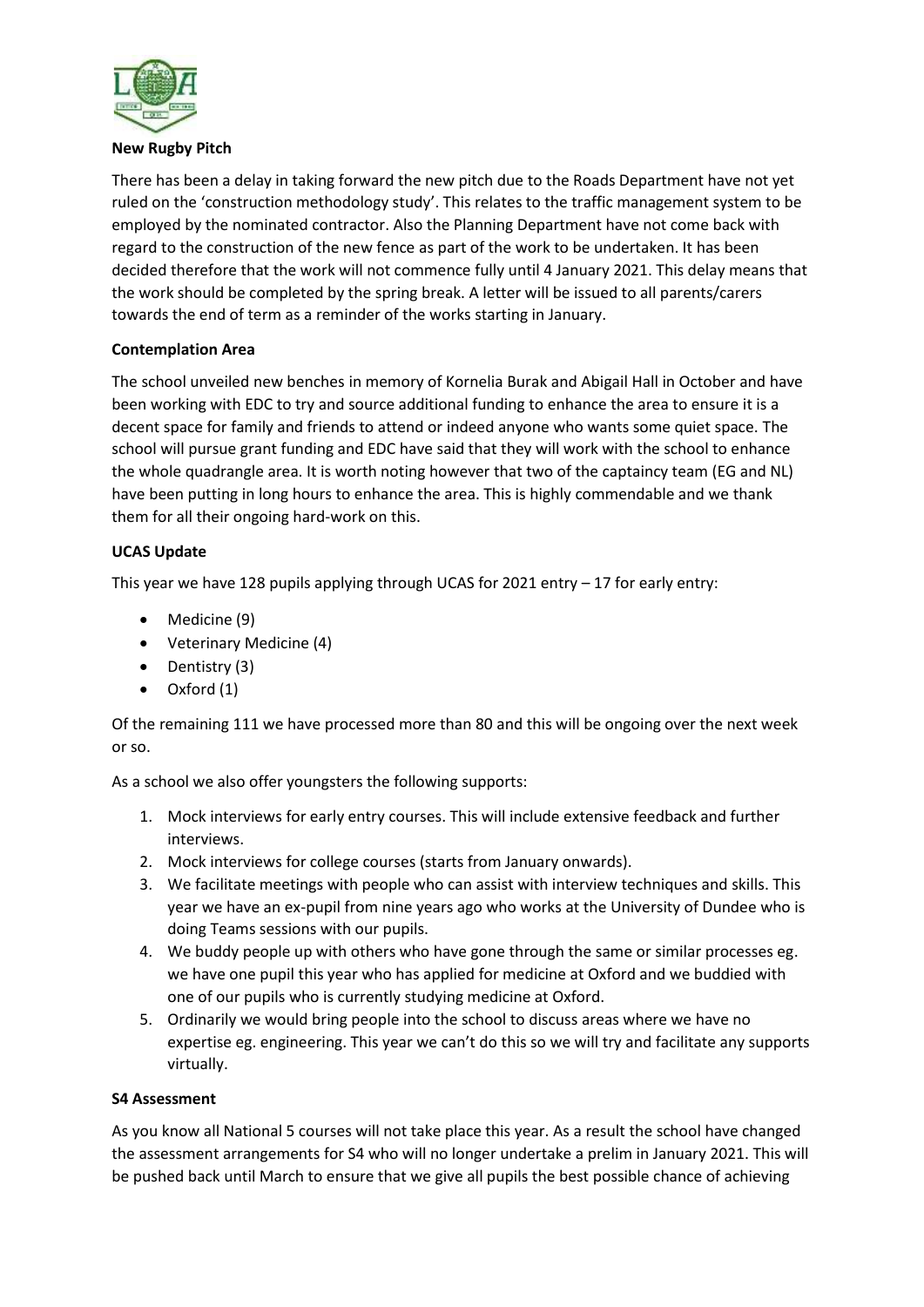

the best possible estimate. The school are still in discussions with departmental heads as to whether the school hold a formal prelim diet in March or whether assessments are undertaken during the double periods. This will be finalised in January and we will inform all parents/carers of S4 at that time what the finalised arrangements will be.

# **S5/6 Tracking**

Results from the S5/6 post-October assessments tracking for the current S5 and S6 is looking very positive and better than we would have expected when comparing their overall results in S4 with the previous year's S4 results and now comparing this year's S5 at this stage with last year's S5 at this stage.

# **Supported Study**

Each week the school offer between 18-24 sessions for supported study and most will go ahead as planned. There are often between 5-12 pupils per session. The sessions delivered by departments is determined by areas where they feel pupils need more support on allied to discussions with pupils as to what they would like offered.

As we move more towards the S5/6 prelims it is likely that the numbers attending will grow. They will certainly grow after the prelims during the February to April period. It is likely that the S4 numbers will also grow as we approach their assessment block in March.

#### **LA Launch**

This programme is primarily aimed at S1-3 pupils. It offers a quite space to complete homework or work on projects. The sessions run on a Monday, Tuesday and Thursday from 3.30 – 4.30. Attendance tends to vary with an average of between 3-5 pupils per evening. As we approach the prelims this tends to grow with some S4 pupils also attending.

# **School events and activities**

The impact of COVID restrictions has meant that many of the ordinary things that we do have had to cancelled, altered or amended but there are still a number of things happening within the school:

- £1200 was raised for Children in Need through our dress down day.
- An 'odd socks' day as part of Mental Health Awareness week
- We have selected our S3 Mentors for this year and they will be getting questions from P7 pupils and making a video to help answer their questions/queries about what life is like in secondary school.
- Our school captains are making a video for all departments to create a virtual 'Open Evening' for our P7 pupils and their parents/carers. It is hoped that this will be put on our new school "YouTube" channel this is currently being created.
- Our S6 pupils are setting up a Young Enterprise company with a view to working with the PTA to sell new and second hand past paper booklets. This is still being developed.
- We have embarked upon 'Operation Strava' (with the PTA). This is for our pupils and staff to walk the equivalent of from Lenzie Academy to the North Pole. It is linked to an online app. There will be an element of fundraising associated with it and also House points are at stake.
- Some of our S6 pupils are developing an 'Operation Shoe Box' appeal to aid youngsters at Christmas.
- We will be having Christmas quizzes in PSE with House points associated based upon scores.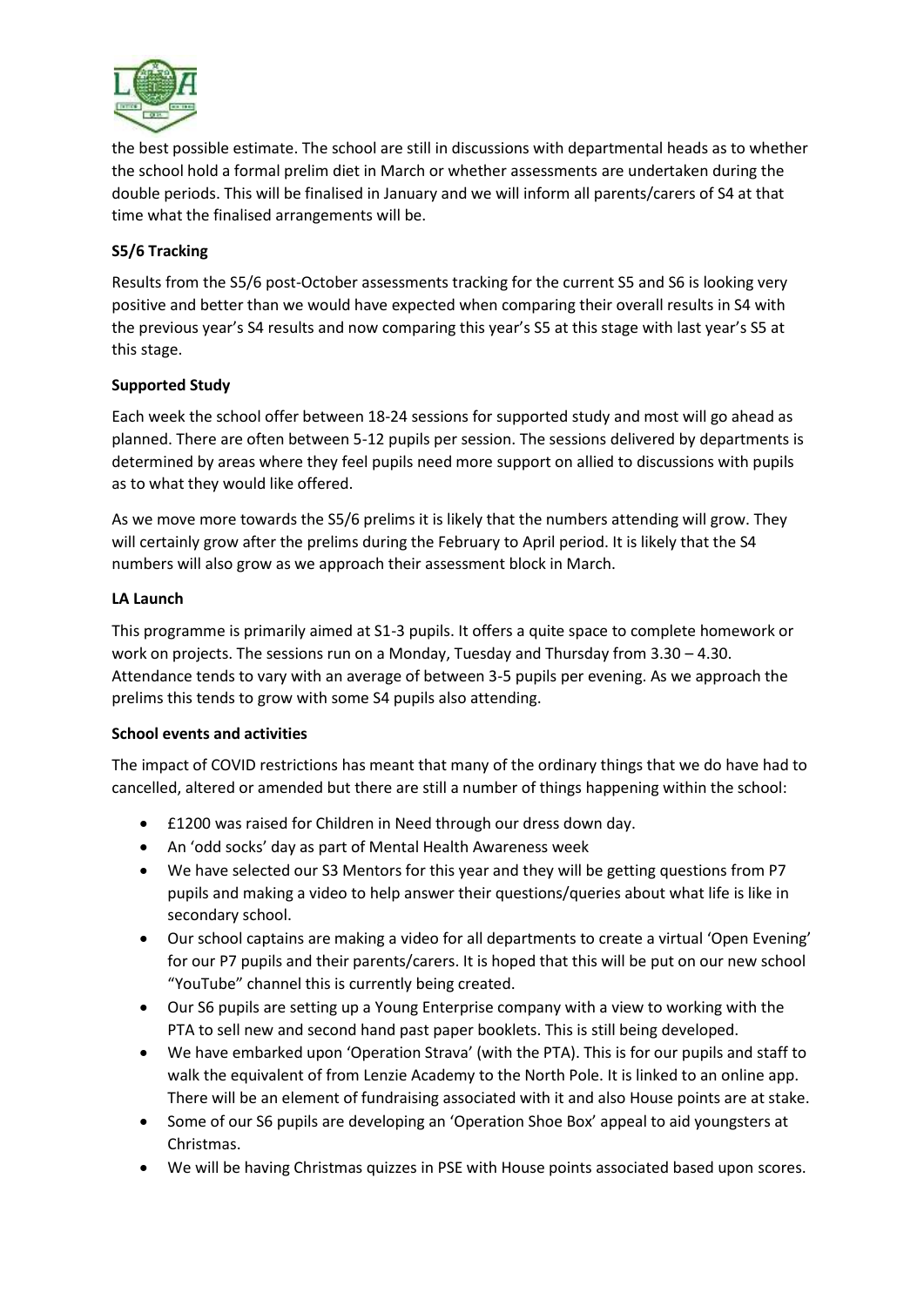

- As a staff we hold our 'Christmas Tree' appeal whereby staff take 1-5 requests from youngsters from disadvantaged backgrounds and buy presents which are then delivered to them.
- All staff are free to enter the 'decorate your door' competition with the winner being chosen by our school captains. This will take place over the next couple of weeks.
- We will be having a Christmas Fayre on 11 December where our retail classes will be selling various things that they have put together. We have risk assessed this to ensure appropriate social distancing between senior pupils who will be selling the items and other year groups who may be purchasing.
- Our annual Young Musician of the Year event will also take place on 11 December. This year pupils will send in a video of their performance and this will be judged with the winner gaining the accolade of being the best in school and also winning House points for their own house.

Members of the committed offered their thanks to the school staff for all their hard work during these testing times. In particular the supported study that is being offered.

# **5 Election of Parent Council Members**

- Membership of the Parent Council is a minimum of six and a maximum of sixteen parent members, plus two staff members as stated in the Constitution. A small number of resignations have been received this year and two current members are required to step down having served for the past two years. Both members who were standing down intimated a desire to stand for re-election:
	- o Sarah Giffen
	- o Gayetri Ramachandran
- The following persons intimated a desire to stand for election to the Parent Council as new members:
	- o Nina Teasdale
	- o Damion Cooper
	- o Carol Nurbhai
	- o Jack McLean

No other notes of interest had been received.

- Since there would be no more than sixteen members in total on the Parent Council a vote was not required and all nominations were accepted and welcomed onto the Parent Council.
- Mrs Forrester offered to stand as the Deputy Chair of the Parent Council, given that this position had remained vacant for over a year. There were no other nominations for this position and Mrs Forrester was duly appointed. This was seconded by Mr McLean.

#### **6 Lenzie Academy PTA**

Laura Lamb updated the committee on the running of the PTA and explained that the business year was shorter than normal running from August to March due to the impact of Covid restrictions. During this period £3000 was spent across the school; Bounce Back for S1's, Health and Wellbeing sessions for S2, S5 & S6, new prizegiving trophies and a donation was made to the